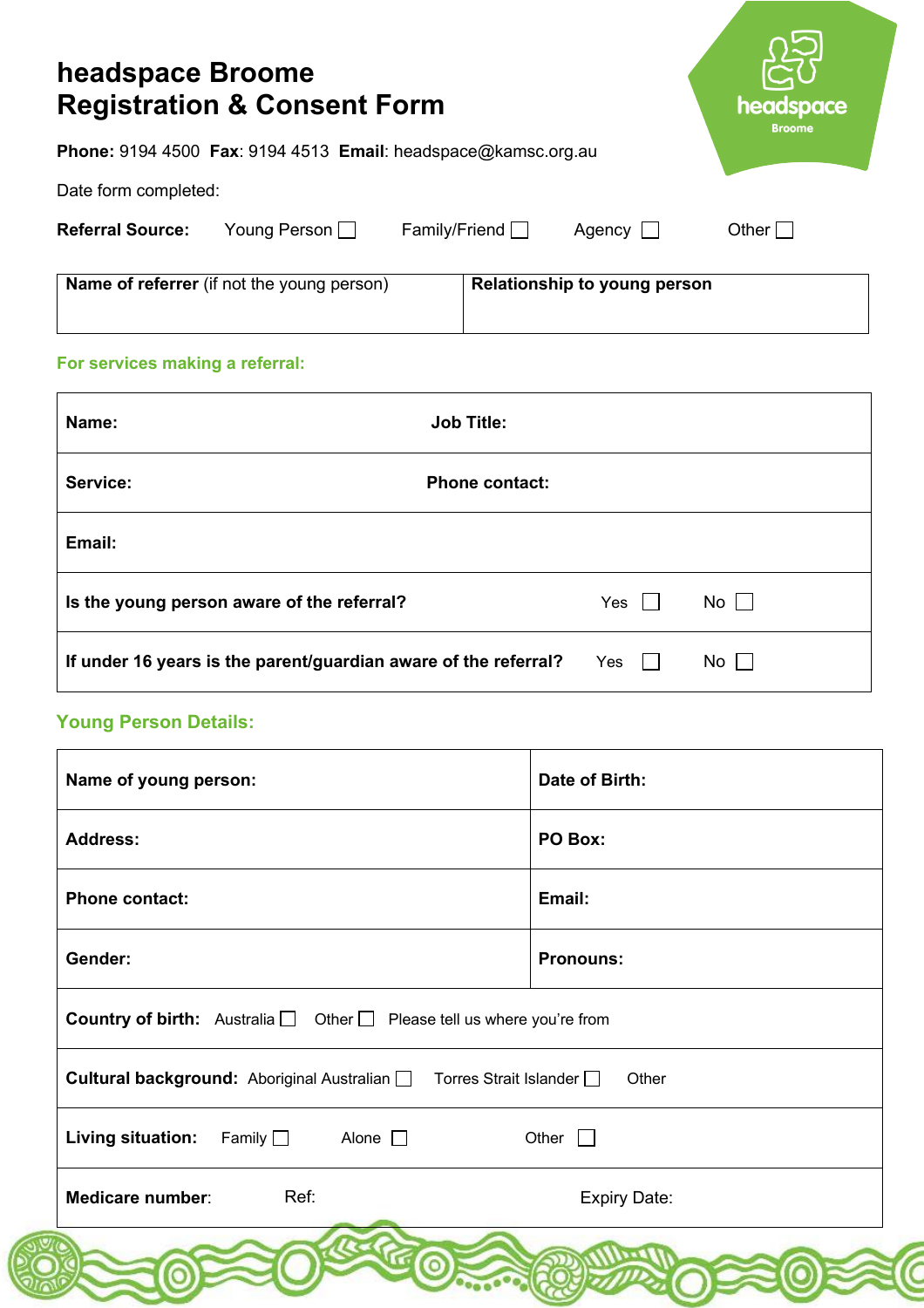| <b>Allergies:</b> Yes $\Box$ please list |                                | $No \ \Box$                      | Don't know $\Box$ |
|------------------------------------------|--------------------------------|----------------------------------|-------------------|
| <b>Student:</b>                          | Yes $\Box$ where?              | No $\Box$                        |                   |
| <b>Employment:</b>                       | full time $\Box$<br>Yes $\Box$ | No $\square$<br>part time $\Box$ |                   |

## **Emergency Contact ….** *an emergency contact is required*

| Name:                                                                        |                       |
|------------------------------------------------------------------------------|-----------------------|
| <b>Relationship to young person:</b>                                         |                       |
| <b>Phone contact:</b>                                                        |                       |
| *If under 16 years, contact details for parent/guardians is required         |                       |
| <b>Support options available </b> please tick the box/s which applies to you |                       |
| Alcohol & other drugs<br><b>Physical health</b><br>Counselling               | Work or study support |

#### **Reasons for seeking support …***Please provide as much detail as possible in the box below*

| <b>Reason for referral</b><br>(mental health or drug and alcohol<br>history/previous treatment, physical<br>health, work, study) |  |
|----------------------------------------------------------------------------------------------------------------------------------|--|
| <b>Risk taking behaviours</b><br>(self-harm, suicide ideation, substance<br>use, aggression, self-neglect)                       |  |
| <b>Strengths</b><br>(what keeps you strong/goals,<br>achievements, self-care/supports)                                           |  |
| Involvement with any<br>agencies/services<br>If yes, please provide details                                                      |  |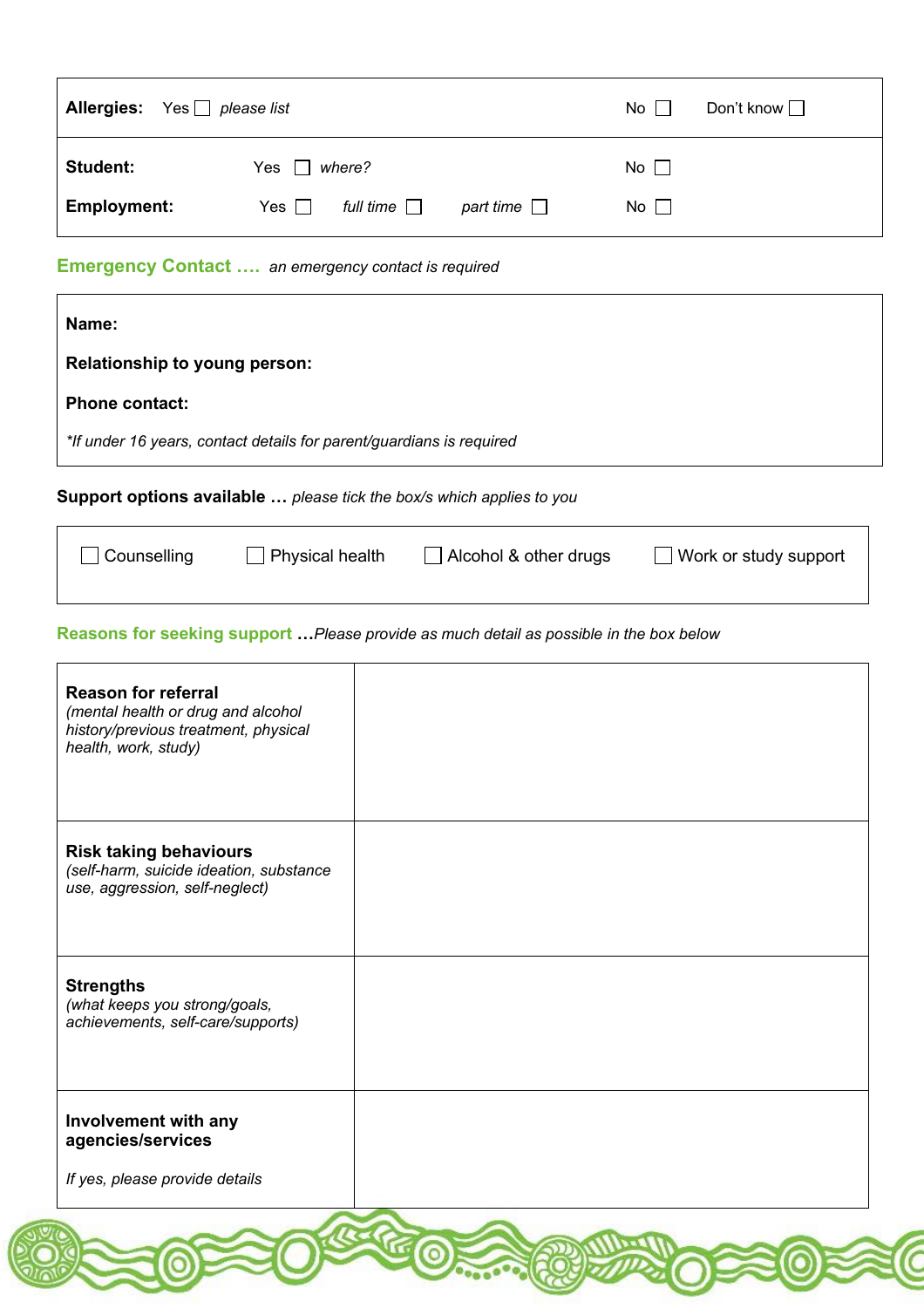# **Consent to Service**

### **What information do we collect?**

As part of providing support, we will need to collect and record personal information from you that is relevant to your situation. Your personal information will be recorded in a secure database called MMex. If you see the GP at **headspace** we will also need to share your Medicare details so that bulk billing can occur.

Prior to your session you will receive a link to a survey called HAPI, should you not be able to complete this you can use a **headspace** iPad to complete the survey when you arrive at the centre. This survey asks questions about how you are feeling and what you think about **headspace**. Completing the survey helps us track how you are doing and supports **headspace** Broome with ongoing funding. The worker you see will also complete a survey about your visit. This information is provided to **headspace** National, but can't be identified as 'you'.

### **Is my information confidential?**

All **headspace** Broome staff sign a confidentiality agreement. This means that they can't talk about you or your personal information outside of work.

However, there are some *exceptions* to this:

- If we believe you are at risk of harming yourself
- You are at risk of harming someone else
- If you are or have been abused by someone and are under the age of 18
- Or if your notes are subpoenaed by a Court

We will always try to tell you first if we need to break your confidentiality. If you are under 16, we will also talk to you about what will be discussed with your parent/carer and the extent to which your parent/carer will be involved in your care at **headspace** Broome.

#### **What information do we share?**

The **headspace** Broome team meet together regularly to discuss how we are working together to provide the best service for you. In this case, the identifying information discussed will be kept to a minimum with respect to the client.

By signing this form, the client gives **headspace** staff including Doctors, Counsellors, Employment and Engagement staff permission to discuss information relating to your-self and co-locating professionals from Kimberley Mental Health & Drug Service and Boab Health Service.

On occasion, **headspace** Broome may also have to provide random files for a confidential review by accredited body to ensure we are working in line with the National Mental Health Standards; but this will not focus on individual details shared with a staff member.

We will seek your consent before we share information with any other health services, community agencies, family members and/or friends.

**If you need clarification on any of these matters, please speak to a staff member.**